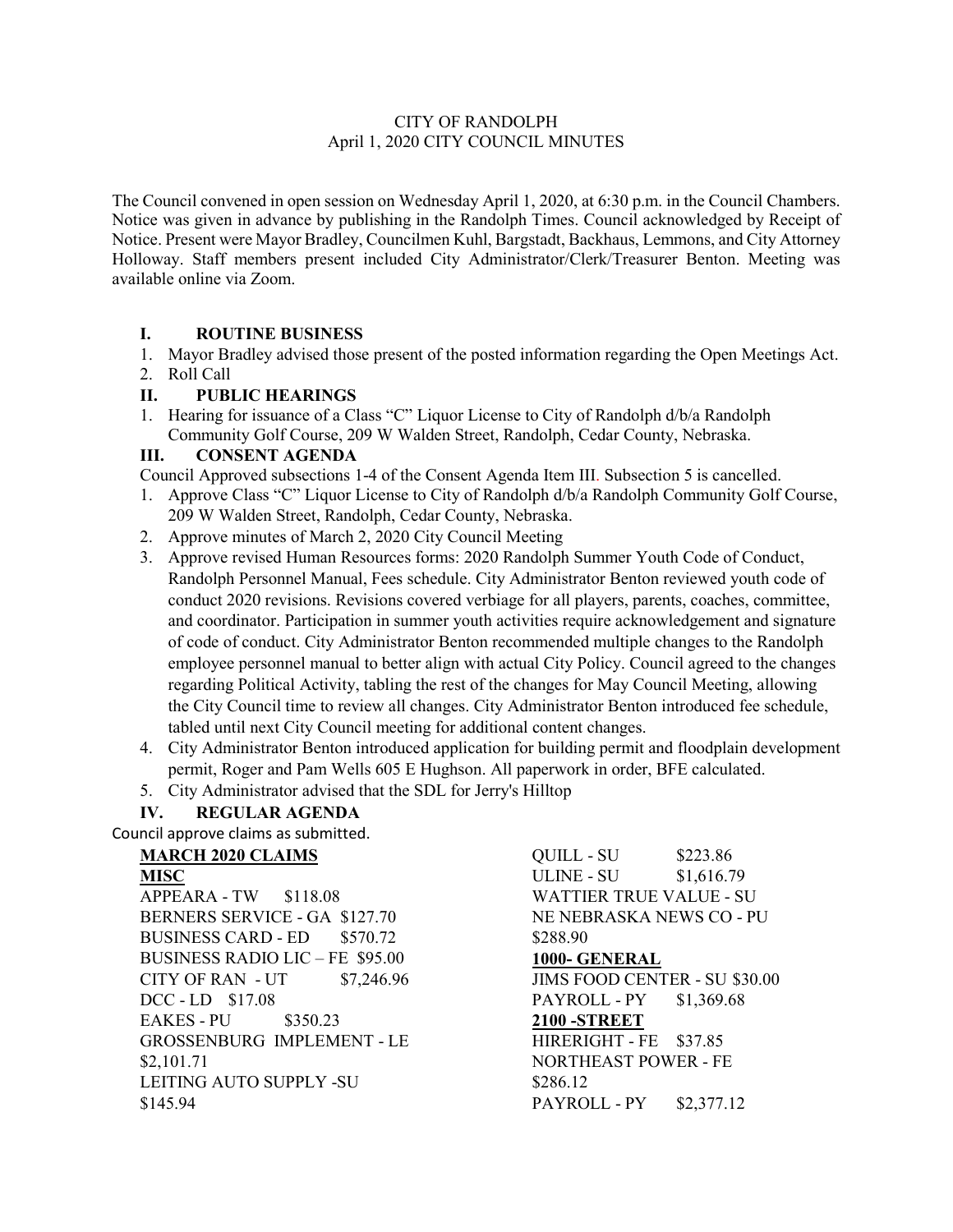RANDOLPH FAMILY PRACTICE - FE \$60.00 SAFETY KLEEN SYSTEMS - FE \$247.18 STUECKRATH TRUCKING LLC - RM \$2,912.10 WINKELBAUR REPAIR - RM \$136.47 **2200- SEWER** JEO - SE \$31.25 MIDWEST LABORATORIES - FE \$177.00 NE DEPT OF ENVIRONMENT AND ENERGY -ED \$150.00 PAYROLL - PY \$4,259.62 2400 \$4,972.50 NEBRASKA PUBLIC HEALTH ENV LAB  $- FE$  \$531.00 WATER \$4,441.50 LINGO COMMUNICATIONS - PH \$46.86 NEBRASKA RURAL WATER ASSOCIATION - ED \$750.00 PAYROLL - PY \$3,619.04 US POST OFFICE - PO \$25.60 **2500 -ELECTRIC** \$8,898.01 PAYROLL - PY \$5,966.69 SAMS HARDWARE HANK - SU \$162.36 ULINE - SU \$277.36 VICS ENGINE SERVICE - SU \$717.85 WESCO - SU \$1,773.75 **3100 FIRE** LINGO COMMUNICATIONS - PH \$46.86

QLT - SU \$7.12 WESTERN IOWA TECH COMM COLLEGE - ED \$570.00 **3200-POLICE** LINGO COMMUNICATIONS - PH \$46.86 PAYROLL - PY \$4,888.32 US 20 LLC - GA \$73.60 **3500 LANDFILL** PAYROLL - PY \$3,381.29 **4200 - PARK** WEST HODSON LUMBER - SU \$441.51 **4400 - LIBRARY** PAYROLL - PY \$3,063.05 **5100- CITY HALL** LEAGUE OF NEBRASKA MUNICIPALITIES - PU \$32.13 LINGO COMMUNICATIONS - PH \$105.21 QUILL - SU \$15.99 **5200 - AUDITORIUM** LINGO COMMUNICATIONS - PH \$57.17 **7000 - ECONOMIC** JEO - SE \$350.00 LINGO COMMUNICATIONS - PH \$52.60 PAYROLL - PY \$1,000.00 SCHROEDER LAND SURVEYING - SE \$2,400.00 **8000- GOLF** LARM - IN \$695.00 PAYROLL - PY \$2,083.34 Grand Total \$59,266.96

With Councilman Bargstadt abstaining, Council approved Randolph Farm Supply claim- GA \$1,109.04 Kyle Overturf from AMGL CPAs & Advisors introduced bench markings findings for the 2019 City of Randolph Fiscal Audit Report. The financial statements are presented fairly and correctly. City of Randolph, in whole, showed a net increase of about \$116,000 despite a lot of restatements. To mitigate risk of potential reporting error, multiple accounts including Street, Golf, Community Development, Library, Park, Flood Control and other accounts have been split out into separate accounts from the main General Fund for better oversight and reported correctly. These accounts include money that have been specifically earmarked for projects in those designated categories. These split accounts, some longterm transfers, reviewing tax structures, and new revenue streams will help to bring the General account into balance over time. Council approved 2019 City of Randolph Fiscal Audit Report.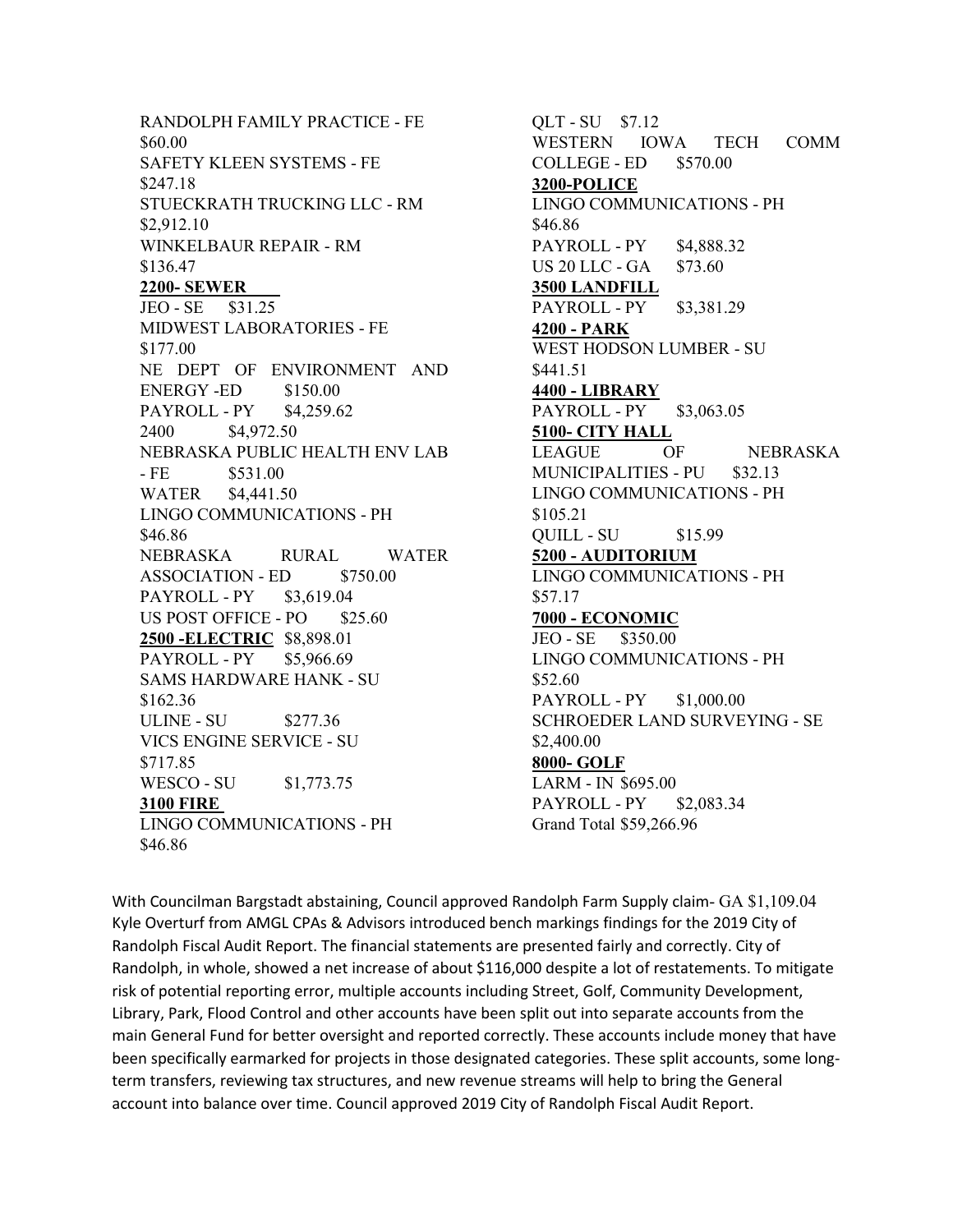Mayor Bradley introduced City of Randolph Emergency Declaration for health concerns from COVID19. Council approved Emergency Declaration.

City Administrator Benton requested approval from City Council to hire Randolph Community Golf Clubhouse Coordinator and parks position. Council approved the interview and selection process of RCGC Clubhouse Coordinator, provided that the Mayor, City Council, and City Administrator will be involved in all phases of hiring and the development and approval of the RCGC Operations manual. No vote required on Parks position, as that is already covered by summer seasonal help.

Council Woman Kuhl introduced the Randolph Summer 2020 Flower Pot Planter program. The program includes a grant request with Cedar County Convention and Tourism Board for \$2500 matching funds. City Administrator Benton introduced a Randolph Summer Youth Scholarship to enable a matching fund for a limited number of scholarships for summer youth players annually. Council approved both programs.

City Administrator Benton introduced Resolution 2020-03 Lower Elkhorn NRD Hazard Mitigation plan (HMP). The Hazard Mitigation Plan will help prioritize strategies to reduce loss and qualify the City of Randolph for available FEMA funds.

RESOLUTION NO. 2020-03

WHEREAS, the City of Randolph, Nebraska (the "City") is located within the Lower Elkhorn Natural Resources District (the "NRD"); and

WHEREAS, the Federal Disaster Mitigation Act of 2000 was signed into law on October 30, 2000, placing new emphasis on state and local mitigation planning for natural hazards and requiring communities to adopt a hazard mitigation action plan to be eligible for pre-disaster and post-disaster federal funding for mitigation purposes; and

WHEREAS, a Multi-Jurisdictional Hazard Mitigation Plan was prepared by the NRD; and

WHEREAS, the purpose of the mitigation plan was to lessen the effects of disasters by increasing the disaster resistance of the NRD and participating jurisdictions located within the planning boundary by identifying the hazards that affect the City and prioritize mitigation strategies to reduce potential loss of life and property damage from those hazards; and

WHEREAS, FEMA regulations require documents that the plan has been formally adopted by the City in the form of a resolution and further requesting approval of the plan at the Federal Level; and

NOW, THEREFORE, BE IT RESOLVED BY THE GOVERNING BODY OF THE CITY OF RANDOLPH, CEDAR COUNTY, NEBRASKA, that the City does herewith adopt the NRD Multi-Jurisdictional Hazard Mitigation Plan Update in its entirety.

PASSED AND APPROVED this 1st day of April, 2020.

Council approved Resolution No 2020-03 adopting Lower Elkhorn Natural Resources District Hazard Mitigation Plan

City Administrator Benton presented all Department reports. Economic Development Director Biernbaum is coordinating with Golf Board Strathman and a Land O Lakes Grant for RCGC Clubhouse improvements. If awarded, funds would be available this fall. Biernbaum is working with local businesses